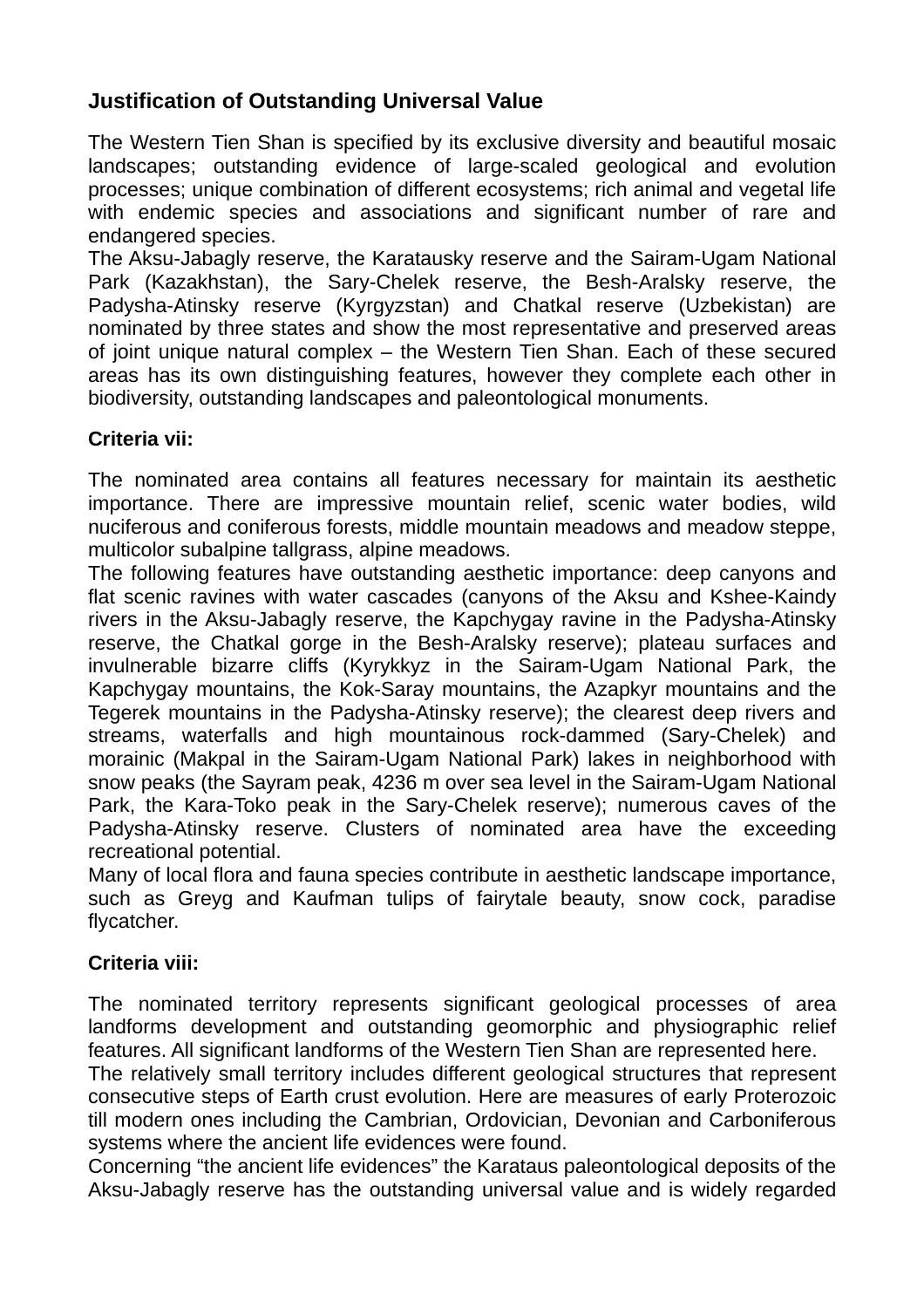as one of the most interesting over the World. Indurated silt has well preserved traces of plants and animals which dwelt in the basin and along the coasts of jurassic sea around 150 millions years ago. There were found traces of more than 60 plant species, 100 insect species, mollusks, crustaceans, tortoises, ganoids. Fossils of ancient pangolins are found. There is no other place in the World with the same abundant and interesting depositions of Mezozoic insects.

The nominated territory is undergone by active on-going tectonic processes, tireless seismic activity results in earthquakes up to 7-9 magnitude on the Richter scale. Large tectonic faults cross the region, the major of them lies along central line of Chatkal and Talass ridges.

### **Criteria ix:**

Parts of the nominated site represent the whole range of the Western Tien Shan vertical zonation. Up to 7 natural zones in mountainous parts (from steppe zone near mountain foots till highlands) determine the high diversity of wildlife. Sustainable ecosystems represent the complete variety in accordance with vertical zonation.

Original combination of the northern and southern forms, relict species and autochthone communities is typical for the Western Tien Shan. Southern Indian Hedgehog can feed at the same meadow with northern Siberian Roe Deer, while thermophilic walnut grow side by side with firs and Silver firs from taiga. This highlands have some segregated regions with intense actual species formation resulting in nascency of numerous new species – neoendemics, which have emerged in the region fairly recently. Evolution and species formation processes have significant scientific importance not only as the example of natural development, but also for regeneration and conservation of similar Eurasian ecosystems.

## **Criteria x:**

The nominated site is the key area for conservation of outstanding universal biodiversity of the Western Tien Shan. Although each part of area has the significance for conservation of its own unique biocenos elements, only the combined action of this effects can provide its long-term sustainable development.

The Western Tian Shan is recognized as one of the world centers of origin of nut, fruit and many other culture plants. There are natural habitats of their wild ancestors: plum (*Prunus),* apricot (*Armeniaca),* walnut (*Juglans regia),* onion (*Allium),* alfalfa (*Medicago),* apple-tree (*Malus),* pear tree (*Pyrus),* grape (*Vitis),* tulip (*Túlipa),* almond (*Amygdalus).* This vaste genetic stock is exceptionally important for agrobiodiversity of many states. Due to high concentration of forest biodiversity the Western Tien Shan is inscripted in the list of key Earth ecoregions.

The Western Tien Shan typical combination of different types of coniferous and deciduous forests survived here: juniper stand, fir, maple, nut, fruit, riparian forests and more than 10 types of endemic vegetation communities. The total amount of endemic plant species accounted for 30% of the general list of flora.

There is the unique population of Menzbira marmot (*Marmota menzbieri),* the Western Tian Shan endemic of restricted area, ranging only in Kazakhstan, Uzbekistan and Kyrgyzstan.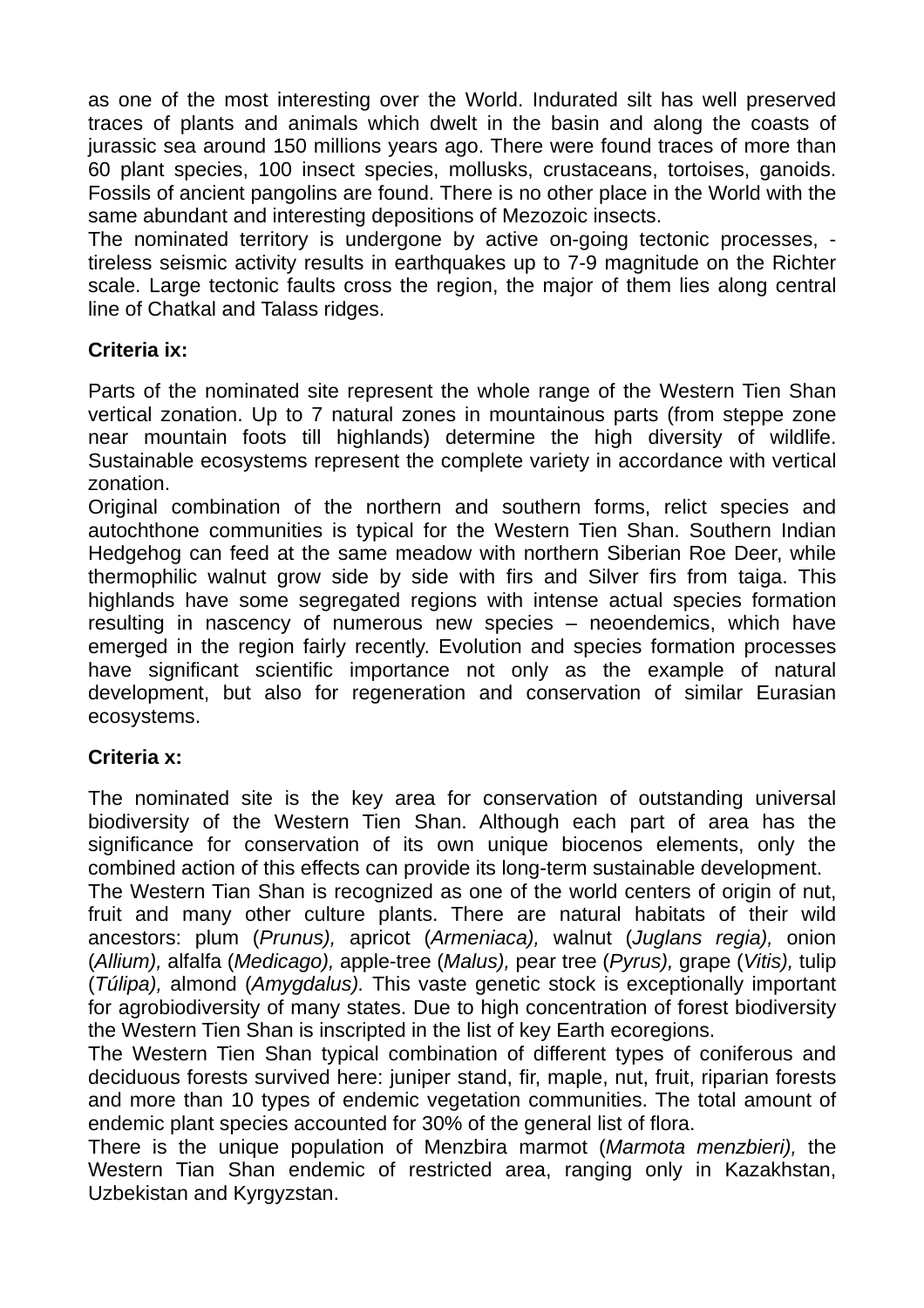Snow leopard (*Uncia uncia*) and Karataus subspecies of argali (*Ovis ammon nigrimontana*) need particular care due to conservation of biodiversity and genetic resources.

All together the nominated territory counts 25 kinds of plants and animals inscribed in the Red List of IUCN (Ver. 2009\_1) with different levels of threat. This includes 9 kinds of plants – common apricot (Armeniaca vulgaris, EN), talass birch (Betula talassica, EN), karataus cotoneaster (Cotoneaster karatavicus, DD), crataegus (Crataegus ambigua, DD), sogdian ash (Fraxinus sogdiana, NT), karataus rare honeyberry (Lonicera karataviensis, CR), nedzvetskogo apple tree (Malus niedzwetzkyana, EN), siversa apple tree (Malus sieversii, VU), shrenka tavolgotsvet (Spiraeanthus schrenkianus, EN); 1 kind of butterfly – apollo (Parnassius apollo, VU); 11 kinds of breeding and untrapped birds, including untrapped ones – pale harrier (Circus macrourus, NT), imperial eagle (Aquila heliaca, VU), bustard (Otis tarda, VU), little bustard (Tetrax tetrax, NT), crake (Crex crex, NT), brown dove (Columba eversmanni, VU), and including breeding ones – black vulture (Aegypius monachus, NT), roller (Coracias garrulus, NT), saker falcon (Falco cherrug, EN), Naumann's kestrel (Falco naumanni, VU), vulture (Neophron percnopterus, EN); 4 kinds of mammals – asiatic wild dog (Cuon alpinus, EN), Menzbira marmot (Marmota menzbieri, VU), argali (Ovis ammon, NT), snow leopard (Panthera uncia, EN).

The nominated territory is the habitat of many endemic, rare and threatened species of animal and vegetal life.

## **Integrity**

Integrity conception was already appreciated when "The Western Tien Shan" secured areas (state reserves and National park) were founded.

Natural areas of protection within the nominated serial site represent the key parts of the natural complex "The Western Tien Shan", which major elements are inseparably interconnected by the homogeny, historical fortune, dynamics of natural development and include the elements necessary for justification of its outstanding universal value.

Sizes (from 15 846 to 149 053 ha) of several parts of the nominated site are sufficient for joint support of the Western Tien Shan natural complexes performance and fully represent features and processes, emphasizing their significance. Buffer zones around most of natural protected areas within the nominated territory (from 14 714 to 27 000 ha) give additional guarantees of integrity.

Different human activities (cattle grazing, forest cutting, grass cutting and others) that had been existing in the Western Tien Shan before natural protected areas foundation, caused limited effect on ecosystems without serious damage. Biophysical processes and natural landscapes' elements of the nominated site are unbroken.

The only remained permitted activity is conservative grazing on specially designated areas and responsible tourism.